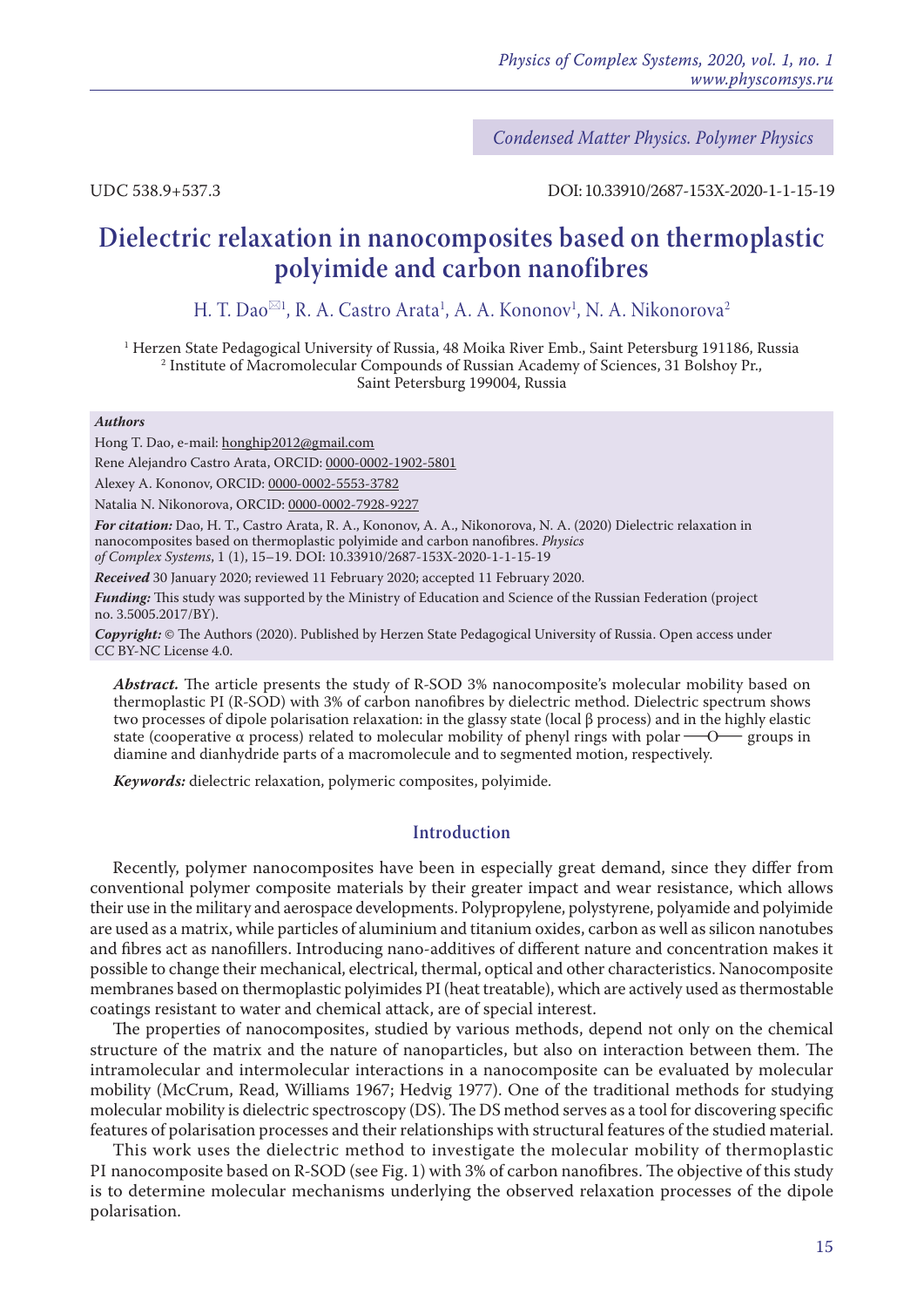

Fig. 1. Structure of R-SOD thermoplastic polyimide

Thermoplastic polyimide (P-SOD) was produced by a two-step synthesis of 1,3-bis(3,4 dicarboxyphenoxy) benzene and 4,4'-bis(4"- aminophenoxy)diphenyl sulfone as well as nanocomposites R-SOD 3% with carbon nanofibres ( $D \times L = 100$  nm  $\times$  20–200  $\mu$ m) (Nikonorova, Kononov, Dao, Castro 2019).

The dielectric spectra were obtained with a wideband dielectric spectrometer "Concept 22" and "Concept 81" by Novocontrol Technologies with an automatic high-resolution frequency analyser ALPHA-ANB. Films of 25…40 μm thickness compressed between brass electrodes (the upper electrode diameter of 20 mm) at a temperature of approx. 300 °C above the glass transition temperature  $(T_g)$  were taken as samples. The dielectric behaviour was obtained in the 0.1–2E6 Hz frequency range and the 20–3200 °C temperature range.

Dielectric spectra were analysed with the Havriliak-Negami (HN) empirical function (Havriliak, Negami 1967) using the Novocontrol Winfit software. These estimations were used to determine positions of the dielectric loss maxima and the HN parameters for the studied relaxation processes:

$$
\varepsilon^*(\omega) = \varepsilon_{\infty} + \frac{\Delta \varepsilon}{\left[1 + (i\omega\tau)^{\alpha_{HN}}\right]^{\beta_{HN}}}
$$
(1)

where  $\varepsilon_{\mu}$  is the high-frequency limit of the real part of dielectric permittivity,  $\Delta \varepsilon$  is the dielectric increment (the difference between the low- and high-frequency limits),  $ω = 2πf$ ,  $α_{HN}$  and  $β_{HN}$  are shape parameters that describe the symmetric and asymmetric expansion of the relaxation function, respectively. The most probable relaxation time corresponding to the dielectric loss maximum was evaluated by the formula:

$$
\tau_{\max} = \tau_{HN} \left[ \frac{\sin(\frac{\pi(\alpha_{HN})\beta_{HN}}{2(\beta_{HN}+1)})}{\sin(\frac{\pi(\alpha_{HN})}{2(\beta_{HN}+1)})} \right]^{1/(\alpha_{HN})}
$$
(2)

## **Results and discussion**

Two regions of the maximum on dielectric spectra resulting from the relaxation processes of the dipole polarization were observed (Fig. 2). These regions are indicated in the order of the temperature increase as β (in the glassy state) and  $\alpha$  (in the rubbery state). Another tgδ<sub>max</sub> region was observed at temperatures above α process, corresponding to the DC conductivity relaxation not displayed in the figure 1.

Fig. 3 and 4 show the dependence of dielectric loss factor in temperature regions on the β and  $\alpha$ relaxation processes, respectively, where symbols indicate experimental points.

Fig. 5 shows the values of relaxation times for  $β$  and  $α$  processes calculated by formula 2 (symbols) and their temperature dependences (lines) calculated according to the formulas 3 and 4, curve 1 and 2, respectively.

Dependence – $\log_{\tau_{\text{max}}}$  = φ(1/T) for β process can be described by the Arrhenius equation:

$$
\tau(T)_{\text{max}} = \tau_0 \exp\left(\frac{E_a}{RT}\right) \tag{3}
$$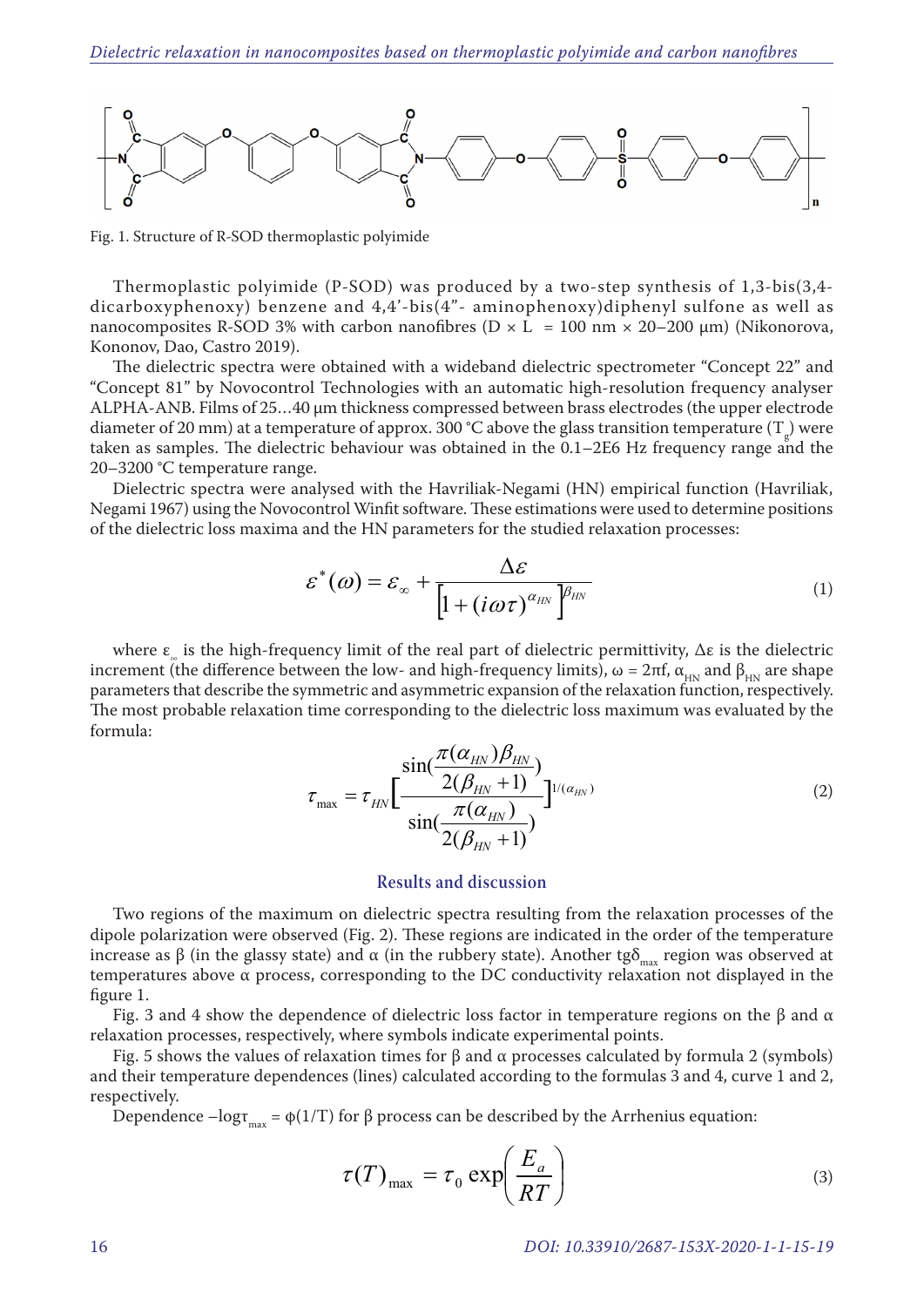| <b>Sample</b>   | $-\text{log} \tau_0$ , s | $E_{\nu}$ , kcal/mol |
|-----------------|--------------------------|----------------------|
| R-SOD 3% fibres | 19.8                     | 29                   |
| Error $(\pm)$   |                          |                      |

Table 1. Parameters of the Arrhenius equation (3) for β process

| Table 2. Parameters of the equation (4) in $\alpha$ process region for R-SOD 3% |  |
|---------------------------------------------------------------------------------|--|
|---------------------------------------------------------------------------------|--|

| <b>Sample</b>   | $-\text{log} \tau_{0}$ , s    | $\mathbf{r}$<br>D<br>D, N | $\mathbf{r}$<br>$\mathbf{H}$<br>$\mathbf{r}^0$ , $\mathbf{r}$ | $\circ$<br>$\mathbf{H}$<br>-4. - |
|-----------------|-------------------------------|---------------------------|---------------------------------------------------------------|----------------------------------|
| $P-CO\Delta$ 3% | $\overline{ }$<br><b>11.7</b> | 1217                      | 441                                                           | ററ<br>∠∠∠                        |
| Error $(\pm)$   | 0.3                           | 46                        | 10                                                            |                                  |

 $T_{\rm g}$  is determined at  $\tau_{\rm max} = 0$ 



Fig. 2. Temperature dependence of tgδ at 0.1(1), 1(2). 10(3), 100(4), 1000 (5) 10000 (6), and 100000 (7) Hz



Fig. 3. Frequency dependences of dielectric loss factor process at different temperatures (T see in Figure) for β Symbols are experimental points. Solid lines are approximation by HN formula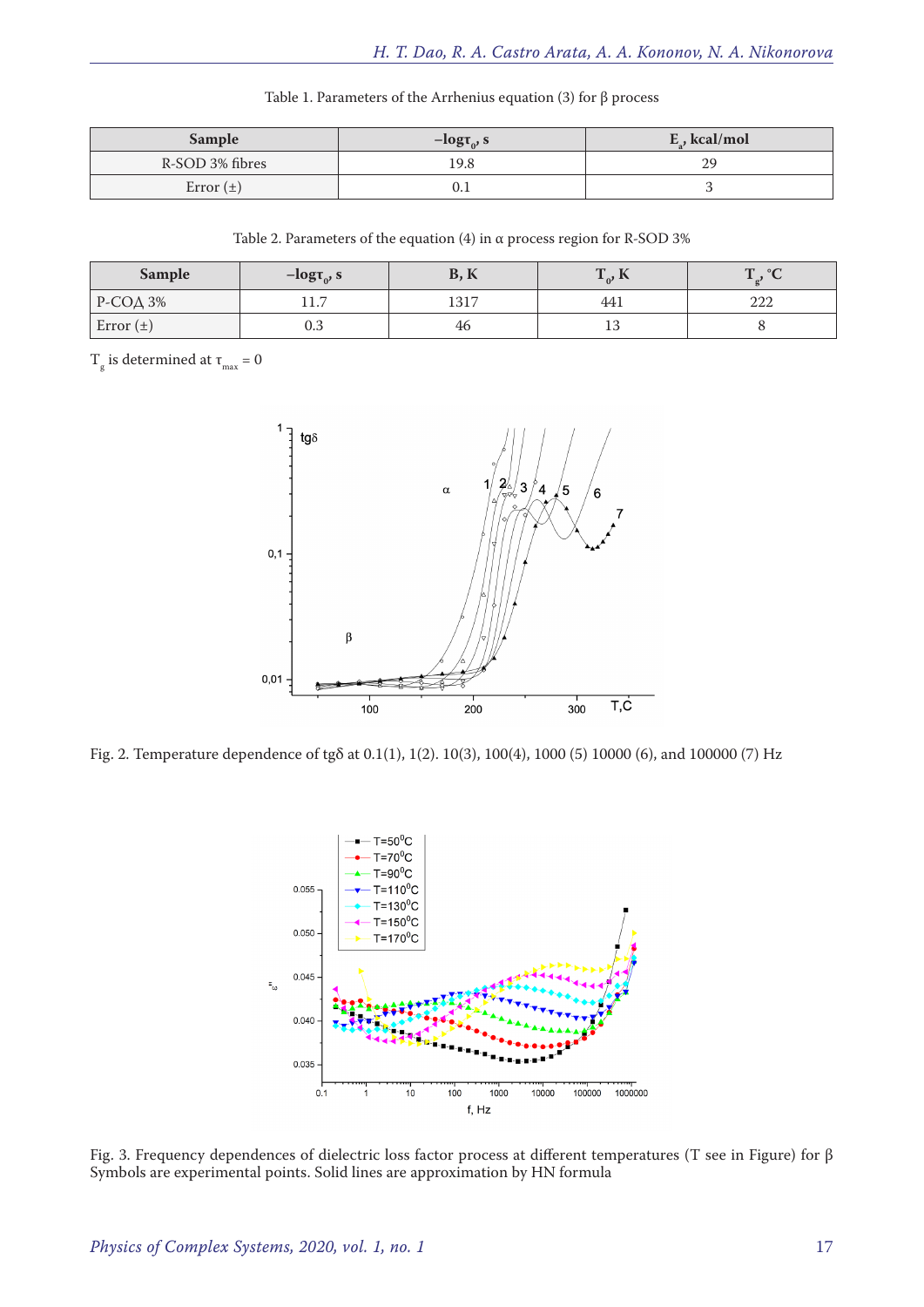

Fig. 4. Frequency dependences of dielectric a loss at different temperatures (T see in Figure) for α process. Symbols are experimental points. Solid lines are approximation by HN formula



Fig. 5. Temperature dependence of the relaxation time calculated by the HN formula in the region of β (curve 1) and  $\alpha$  process (curve 2)

where  $\tau_0 = \tau_{\text{max}}$  at T =  $\infty$ , E<sub>a</sub> is the activation energy and R is the universal gas constant (R = 8.314 J/ mol.K). The linearity of  $-\text{logrmax} = \phi(1/T)$  dependence is typical for local forms of molecular mobility described by the Debye model. This model assumes the absence of intermolecular interactions, and the activation energy does not depend on temperature here. The equation parameters of formula (3) are presented in Table 1.

In the temperature region corresponding to  $\alpha$  relaxation process the values of relaxation time and temperature dependence  $-\log_{\tau_{\text{max}}} = \phi(1/T)$  reveal a nonlinear curve (Fig. 5, curve 2). This nonlinearity is typical for cooperative relaxation processes which are characterised by a wide set of relaxation times and can be considered as a joint correlated movement of a large number of segments belonging to neighbouring macromolecules. The molecular mobility of kinetic segments depends on the state of the immediate environment and is determined largely by intermolecular interactions. The activation energy of this cooperative process depends on the temperature, and  $-\log_{\tau_{\text{max}}} = \phi(1/T)$  dependences are well described by the empirical Vogel–Tammann–Fulcher (VTF) equation (Kremer, Schöonhals 2012):